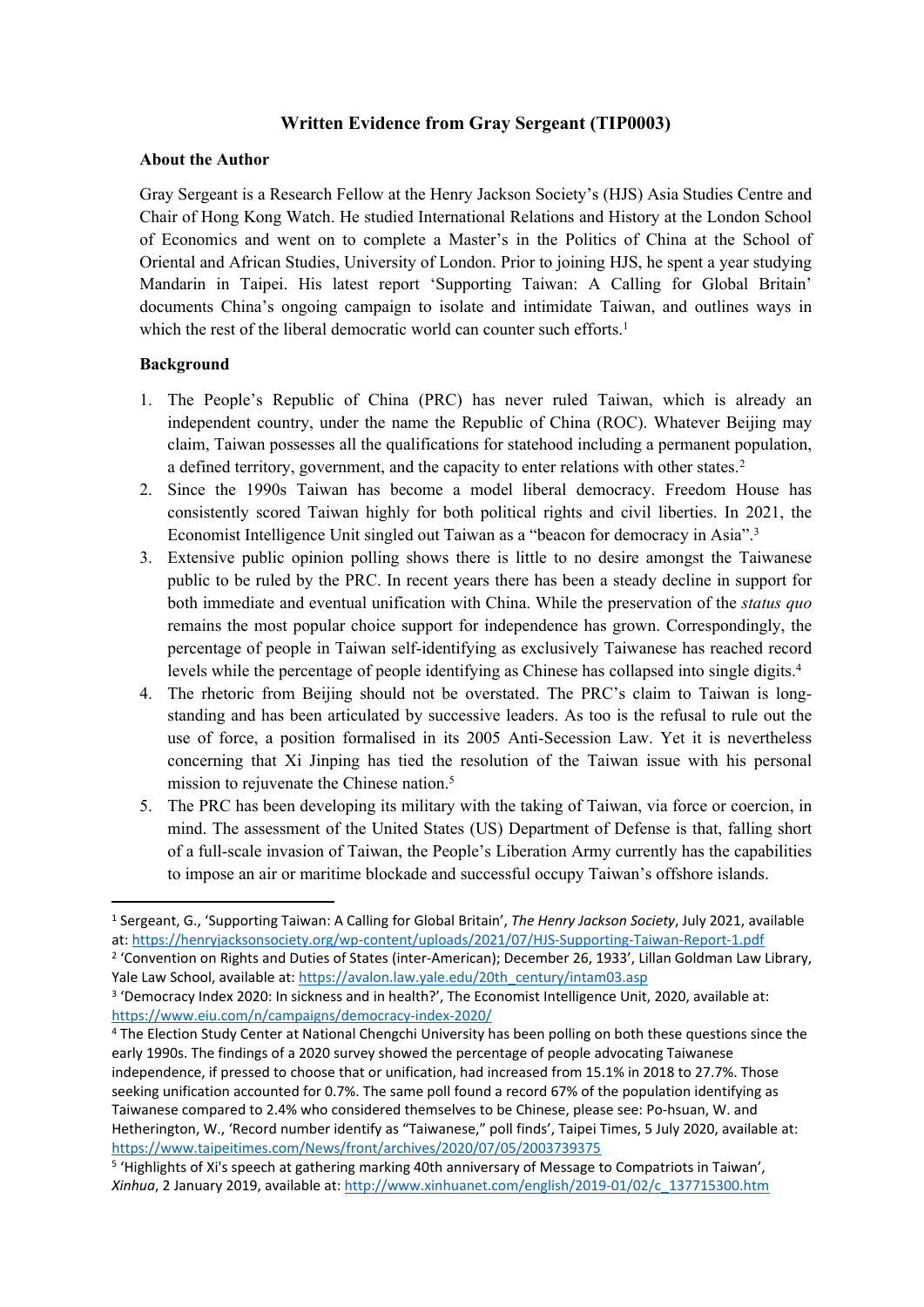- 6. There are numerous reasons to suppose Beijing would not risk annexing Taiwan in the near future, least of all the fear of failure. Logistically, crossing the Strait will be difficult especially given the few landing sites available. The PLA will have to do this in the face of retaliations from the Taiwanese military and possibly an intervention from the US. Lastly, even if successful the PLA is likely to meet local resistance.
- 7. Since the re-election of President Tsai Ing-wen, in 2020, Beijing has stepped up the use of grey-zone tactics and shows of force to intimidate the Taiwanese people. Actions of this nature include incursions into Taiwan's Air Defence Identification Zone by military aircraft, Chinese naval patrols, particularly along the main island's East coast, sand dredging around Matsu Island, and the sailing of aircraft carrier through the Strait.
- 8. The PRC has also used other mechanisms to punish the Tsai Administration. Since 2016, several of Taipei's few remaining, diplomatic allies have been enticed to switch recognition to Beijing. Meanwhile, Taiwan has seen its ability to contribute to international organisations narrow, with the country's ongoing exclusion from the World Health Organisation being the most notable example of this. Beijing has also sought to leverage Taiwan's economic dependency by restricting tourist trips there for PRC citizens and banning pineapple imports.
- 9. The future of Taiwan should be of concern to any country concerned with preserving the existing international order. Any attempt to take Taiwan using military force would be an afront to the principle of state sovereignty. It would also alter the balance of power in the Pacific which would both threaten Japan's security and give the PRC the ability to project its military further westwards. On the values front, the annexation of Taiwan would see a liberal democracy fall under the rule of an increasingly authoritarian regime. While, in terms of its impact on the global economy, the supply of critical semiconductors may be disrupted.
- 10. Despite Beijing's challenge to peace and stability across the Strait, Taiwan should not be viewed as a mere issue or problem, but a partner for a free and open Indo-Pacific and a fellow liberal democracy which has a lot to contribute to the rest of the international community.

#### **Managing Cross-Strait Tensions**

- 11. The UK should not make commitments that are not credible. Any third-party intervention against an attempted invasion of Taiwan by the PRC would be US-led. Moreover, it should be remembered that, despite encouraging pro-Taiwan signals from both the Trump and Biden Administrations, the US's policy on this matter remains one of strategic ambiguity.
- 12. The UK's enhanced presence in the Indo-Pacific is conducive to Taiwan's security. The Royal Navy should continue freedom of navigation operations in the South China Sea and cooperation with the Japanese military as both signal opposition to PRC revisionism.
- 13. To deter and punish Chinese aggression again Taiwan the UK should:
- a) **Directly call out China for its intimidating rhetoric and military manoeuvres.** Phrases, currently used by ministers, such as "any activity" and "all sides" give the impression both Taiwan and China are equally responsible for cross-Strait tensions at this moment in time.
- b) **Publicly and privately urge Chinas to show restraint.** This includes putting an end to current grey-zone tactics. Recent joint statements, by amongst others the G7, have been welcome - but like UK ministerial statements, lack directness.
- c) **Work with allies to prepare economic sanctions against China.** In the event of a Chinese invasion or economic blockade of Taiwan there should be coordinated sanctions against individuals and entities within the PRC. The scale of these sanctions, whilst remaining credible, should be large enough to disrupt the Chinese economy and thus threaten the Chinese Communist Party's rule.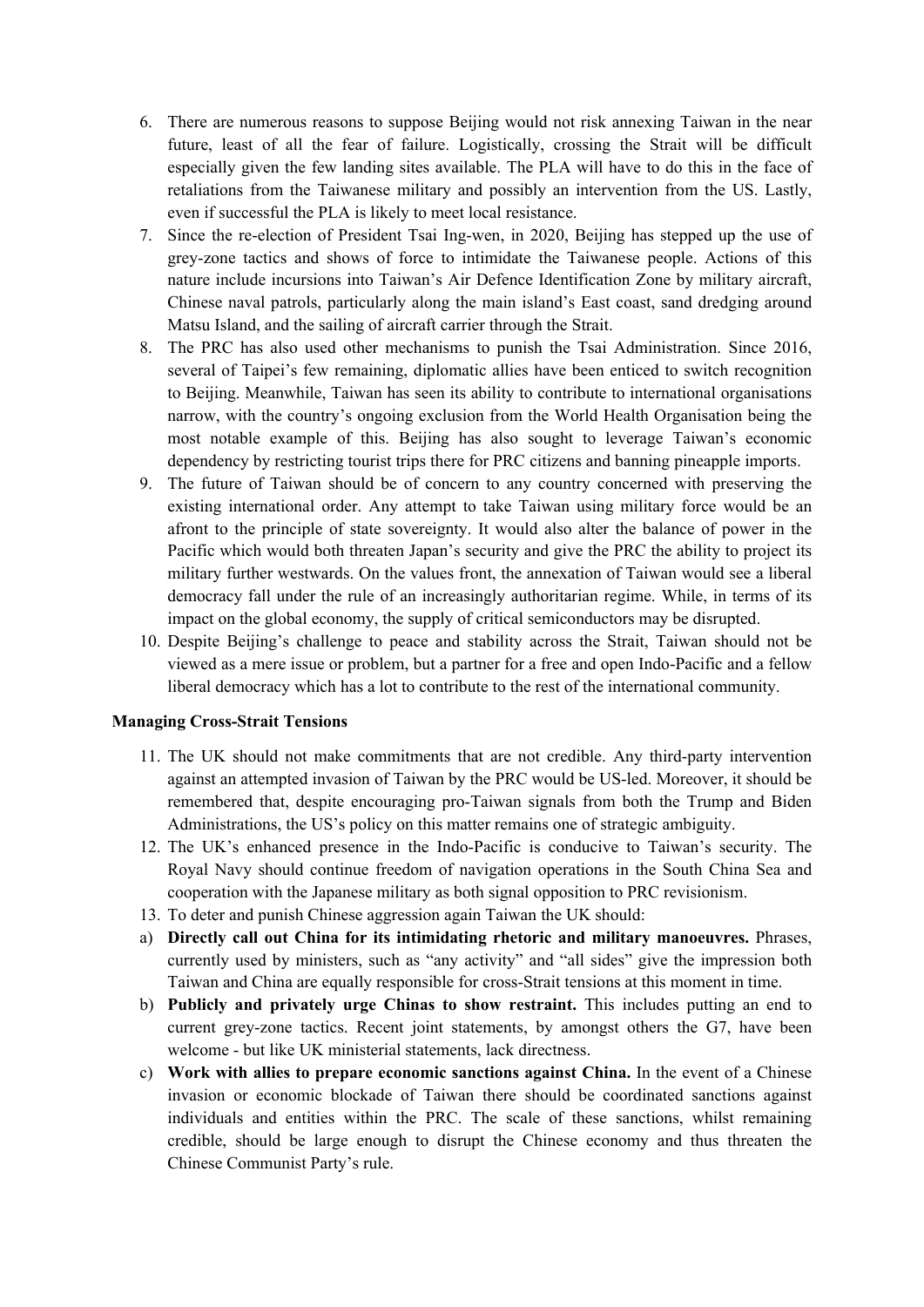d) **Non-recognition of Chinese sovereignty.** If China takes Taiwan without the consent of the Taiwanese people it should be regarded as unacceptable. As such the UK government should not accept or recognise, and vow never to recognise, Chinese rule over Taiwan.

## **Strengthening Bi-lateral Relations and Supporting Taiwan**

- 14. The UK's "One China" policy is not the same as Beijing's "One China" principle. Rather than agreeing to China's claim to Taiwan. Britain, like other liberal democratic governments, merely acknowledges Beijing's position.<sup>6</sup> No attempt should be made to revise this position to bring it closer in line with the "One China" principle.
- 15. Bi-lateral relations between the UK and Taiwan, while still unofficial, have become more normal since the 1993 with the opening of the British Trade and Cultural Office, renamed in 2015 the British Office Taipei. Over the past thirty years the UK and Taiwan have developed stronger economic, cultural and people-to-people ties.
- 16. The UK's distinct "One China" policy and current ties with Taiwan should be better known across Whitehall departments to prevent policymakers from misspeaking or acting over cautiously when it comes to interacting with Taiwan and Taiwanese officials.
- 17. Developing UK-Taiwan ties further does not appear to be a question of resources. Obviously, China's position, and London's desire to maintain good relations with Beijing, is the factor which most restricts progress. As such the Foreign Office should avoid sending to Taiwan top officials with extensive experience in the PRC, who may have internalised a desire not to upset Beijing. The Representative of the British Office in Taipei, the UK's *de facto* ambassador, should be solely focused on promoting bi-lateral exchanges. The 2009 decision to lift visa requirements for short-term visitors from Taiwan, which took three years to be adopted due to internal fears of upsetting China, shows the need for determined leadership in Taipei.
- 18. On a wider level the UK government should take steps to enhance bi-lateral relations and in turn support Taiwan in the face of growing Chinese pressure. These actions need not overturn the UK's existing "One China" policy as many of them merely emulate other liberal democracies, who themselves have unofficial relations with Taiwan. These include:
	- a) **Loosen self-imposed restrictions on who can interact with Taiwanese officials.** The US and Japan have shown that even at the highest-level communication with Taiwan can happen. In the spirit of friendship, the prime minister and the foreign secretary should be more forthcoming in sending messages to Taiwan's leaders, to congratulate them on election victories, send condolences following natural disasters, and, as in the case of Taiwan's mask donations in the early stages of the Covid-19 pandemic, thank them for assistance.
	- b) **Send a cabinet-level minister on a fact-finding mission to Taiwan.** While the UK has sent minister to Taiwan since the 1990s nobody higher than a Minister of State has visited from the UK government, despite the US doing so on numerous occasions. London could replicate Washington's most recent example by sending the Secretary of State for Health to learn about Taiwan's successful efforts in handling the outbreak of the Covid-19 pandemic. Following that cabinet-level visits should become routine.

<sup>6</sup> 'China (Exchange of Ambassadors): Volume 833: debated on Monday 13 March 1972', Hansard, UK Parliament, available at: [https://hansard.parliament.uk/Commons/1972-03-13/debates/503bd4a8-3e89-4685-](https://hansard.parliament.uk/Commons/1972-03-13/debates/503bd4a8-3e89-4685-994f-2ba6fe0e0188/China(ExchangeOfAmbassadors)?highlight=taiwan#contribution-d18e975e-2e93-4dd9-b9b9-18101b0790d1) [994f-2ba6fe0e0188/China\(ExchangeOfAmbassadors\)?highlight=taiwan#contribution-d18e975e-2e93-4dd9](https://hansard.parliament.uk/Commons/1972-03-13/debates/503bd4a8-3e89-4685-994f-2ba6fe0e0188/China(ExchangeOfAmbassadors)?highlight=taiwan#contribution-d18e975e-2e93-4dd9-b9b9-18101b0790d1) [b9b9-18101b0790d1](https://hansard.parliament.uk/Commons/1972-03-13/debates/503bd4a8-3e89-4685-994f-2ba6fe0e0188/China(ExchangeOfAmbassadors)?highlight=taiwan#contribution-d18e975e-2e93-4dd9-b9b9-18101b0790d1)